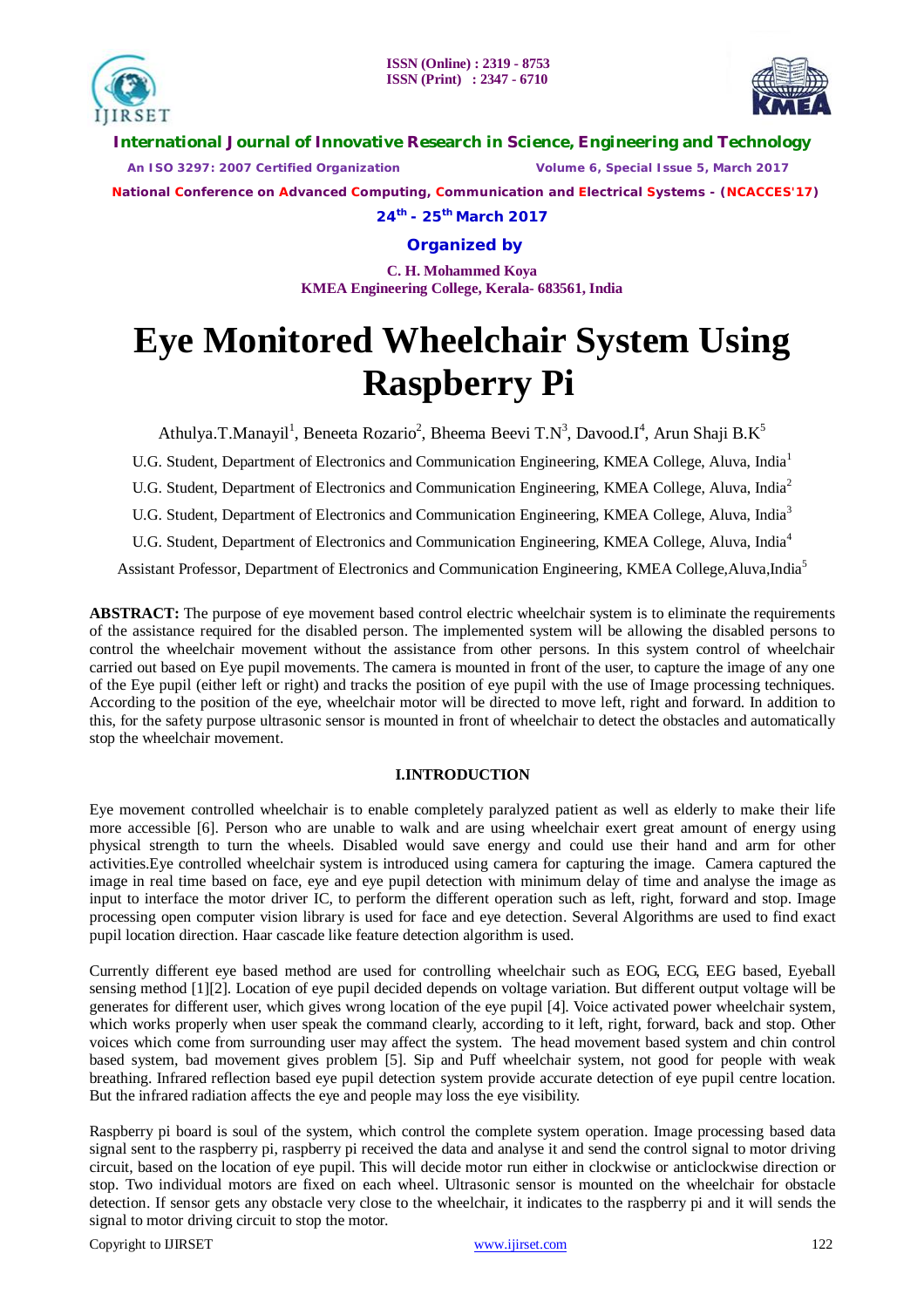

**Fig. 1: System Architecture Diagram**

Raspberry pi board is brain of the system. Raspberry pi board have its own operating system is known as raspbian which is Linux based operating system and compatible with raspberry pi board. A real time data receive and determine the digital data by raspberry pi B+ model board, which is very efficiently work with the multiple images. Raspberry pi sends the command to motor driver which is enabling the GPIO pin to raspberry pi. Web camera is used for capturing the image.

We can also use HD (high definition) camera but it increase the memory size, system can't able to read the image and it will increase the processing time. UV4L driver is needed for interfacing a camera with raspberry pi board**.** Ultrasonic sensor is used to detect obstacle in the path of wheelchair. Sensor is directly connected to the raspberry pi board. It receives the data and measuring the distance between wheelchair and obstacle. If any obstacle is detected very close to wheelchair, motors will stop to run the wheels. Ultrasonic sensor is a very affordable proximity / distance sensor that has been used mainly for object avoidance in various robotics projects.

Two 12 v DC motor is used in project to demonstrate running of wheelchair in forward, reverse, left and right direction. L293D motor driver is used to interface with raspberry pi which is TTL compatible. Two H bridges of L293D can be connected in parallel to increase its current capacity to 2 Amp. LCD is very helpful in providing user interface as well as for debugging purpose. Most common LCD controller is HITACHI 44780 which provides a simple interface between the controller and LCD. LCD is used as a monitor in most of the electronic project. Relay is an electromechanical device and basically consists of an electromagnet and a number of contact sets. Relay is used in this system to change the direction of motor very fast without using the finger.

## **II. SOFTWARE DESCRIPTION AND DESIGN**

**a) Open CV image library:** Open CV is released under a BSD license and free for both academic and commercial use. It has C++, C, Python and Java interfaces and supports Windows, Linux, Mac OS, iOS and Android. Open CV was designed for computational efficiency and with a strong focus on real time application.

**b) Python language**: Python is an interpreter, object oriented, high level programming language with dynamics semantics. Its high level built in data structures, combined with dynamic typing and dynamic binding; make it very attractive for rapid application development. Python's easy to learn syntax emphasizes readability and therefore reduce the cost of program maintenance. The fast edit – test –debug cycle makes this very effective. Moreover Matlab is used for coding but it is quite expensive and algorithms are proprietary, math work puts restriction on code portability.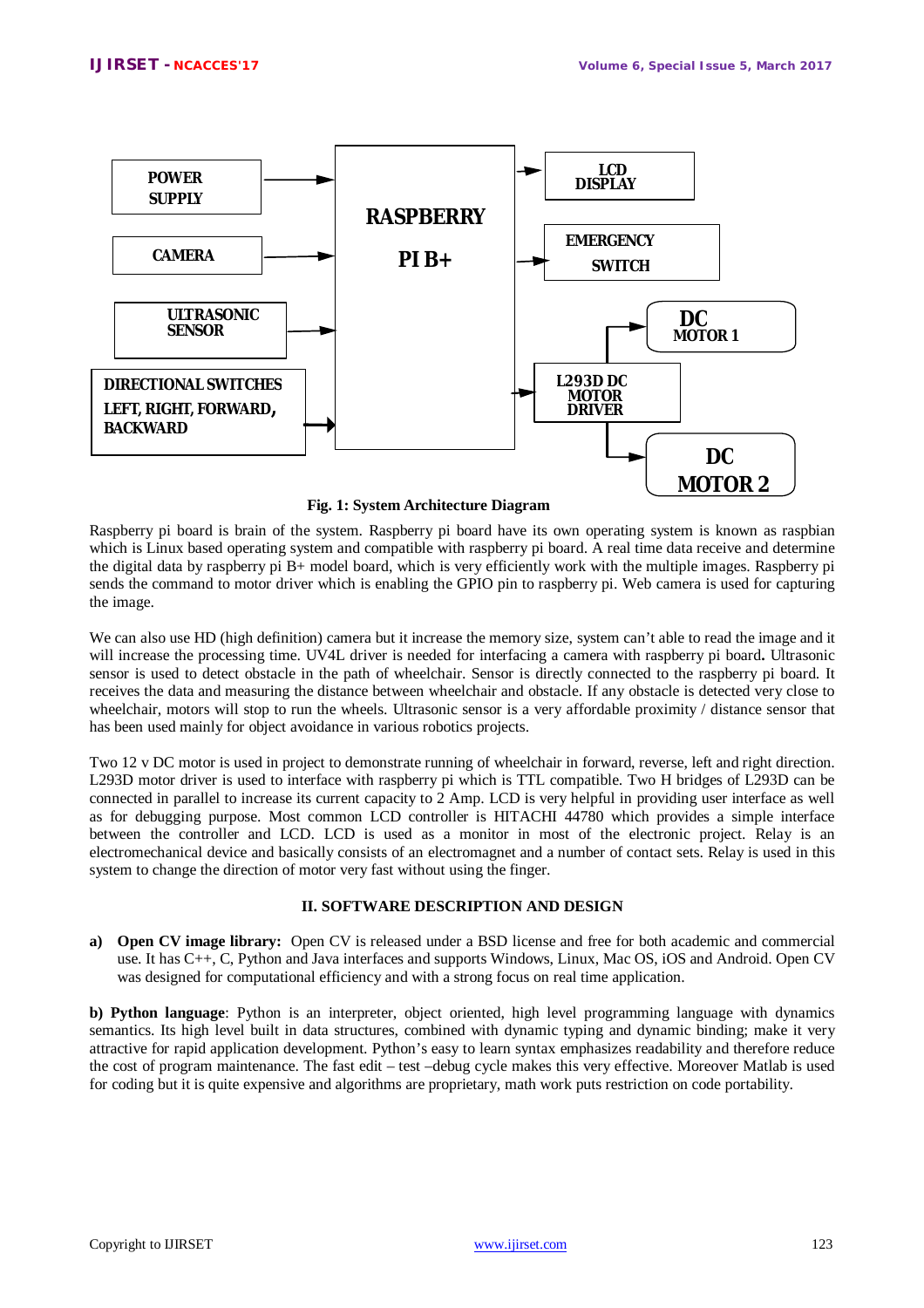

Fig. 2: Design block diagram

Algorithm used for detecting the eye pupil location by image processing. Several stages used to determine eye movement such as face and eye detection, colour to gray conversion, canny edge detection, Hough circle transform and eye tracking. Initially the system received the captured images by USB web camera. Our first aims to detect the user face accurately. If there are multiple faces, it will show the error. System indicates the face of user in a specific area of image. After that it will perform the several operation of image processing to track the eye movement. Figure shows the proposed methodology of implemented system.



Fig.3:Flowchart for design method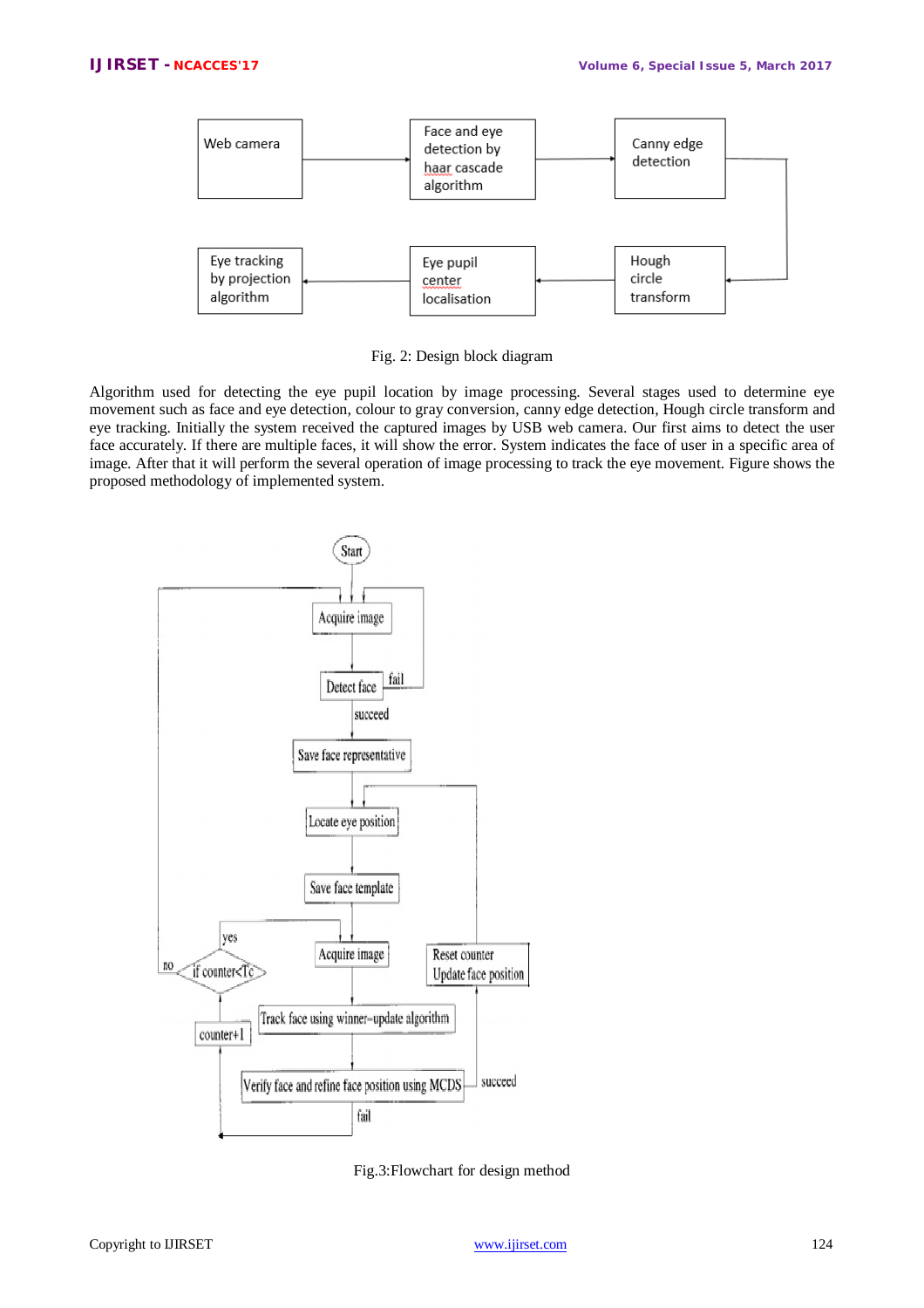## **III. METHODOLOGY**

Camera will start to capture the images. For the face and eye detection Haar cascade algorithm is used. After detection of face, it will try to detect the eye inside the face and draw the rectangular box over the eye. To detect the eye pupil and define its centre points is ultimate goal of the system by several images processing technique. The system will crop the eye region of interest and it will draw the all possible circle on that particular area to detect the eyeball. Then we applied corner detection method to detect the corner. Average of these two points indicates the centre point. To measure the distance between the centre point and eye circle centre point using coordinates system. Minimum distance indicates the eye pupil in left and maximum value indicates the eye pupil presented in right. If there is no movement of eye it will indicates eye is in middle position. When eye move in left, left side motor will run and when eye move in right, right side motor will run. If eye will be in centre, both motors moved and wheelchair moving in forward direction. If any obstacle is detected, system will be stop and move either in left or right direction according to eye movement. If someone calls the user, user will stop the wheelchair by emergency switch. Eye blinking logic will be decide the start and stop operation. For edge detection canny edge detection is used. For circle detection Hough circle transform method is used. Image processing based on open CV library is installed in raspberry pi memory. Figure shows the flow chart of system.



Fig.4: Flowchart of system